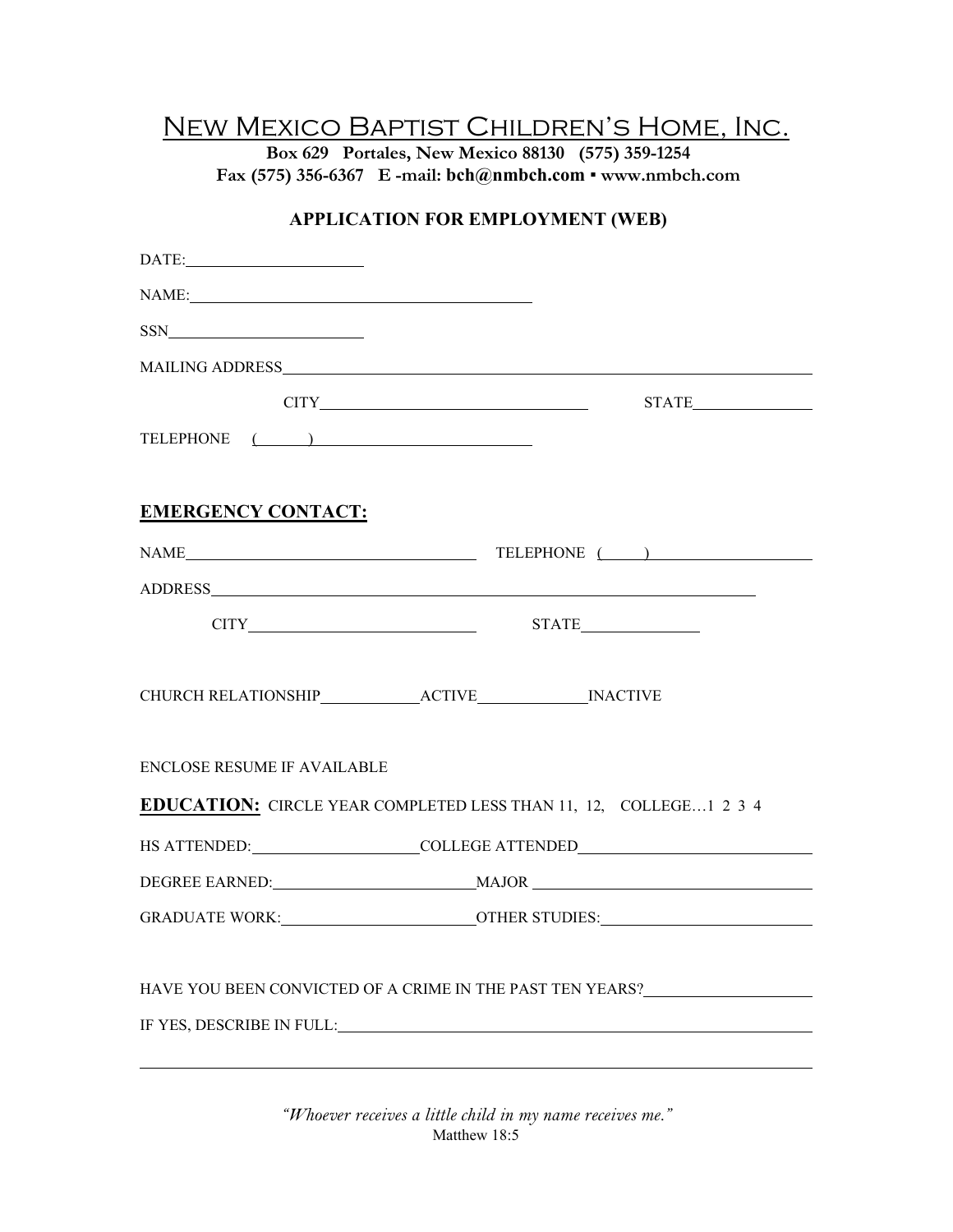HAVE YOU EVER BEEN BONDED? IF YES, WHERE:

DO YOU OR YOUR SPOUSE HAVE ANY FRIENDS OR RELATIVES WORKING FOR THE BAPTIST CHILDRENS HOME? IF YES, PLEASE LIST: IT'S APPEIST CHILDRENS HOME?

HAVE YOU EVER BEEN EMPLOYED BY AND CHILD CARE AGENCY? IF YES PLEASE LIST:

WHY DO YOU WISH TO WORK FOR THE BAPTIST CHILDREN'S HOME?

PLEASE LIST ANY SKILLS, EXPERIENCE, OR QUALIFICATIONS WHICH YOU FEEL WOULD BENEFIT YOU IN THIS WORK:

PLEASE LIST YOUR HOBBIES AND MODES OF RECREATION AND/OR RELAXATION:

**PERSONAL REFERENCES:** (NOT FORMER EMPLOYERS OR RELATIVES)

| NAME AND OCCUPATION | <b>ADDRESS</b> | <b>TELEPHONE</b> |
|---------------------|----------------|------------------|
|                     |                |                  |
|                     |                |                  |
|                     |                |                  |
|                     |                |                  |
|                     |                |                  |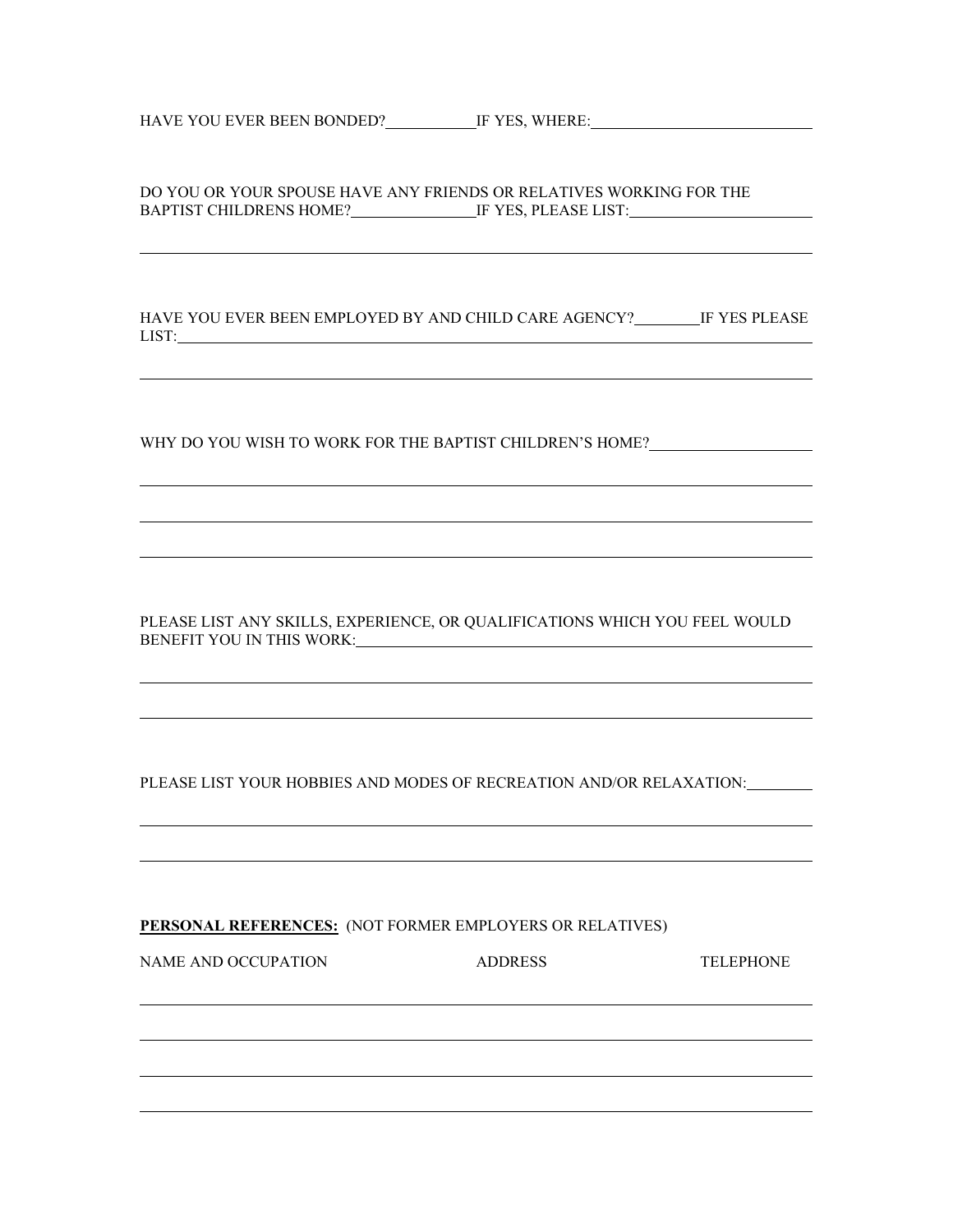## NAME ALL PRESENT AND PAST EMPLOYMENT, BEGINNING WITH YOUR MOST RECENT:

| $\begin{tabular}{ c c c c } \hline \quad \quad & \quad \quad & \quad \quad & \quad \quad \\ \hline \end{tabular}$ |                                                                       |              |
|-------------------------------------------------------------------------------------------------------------------|-----------------------------------------------------------------------|--------------|
| <b>NAME</b>                                                                                                       | <b>ADDRESS</b>                                                        | PHONE        |
|                                                                                                                   |                                                                       |              |
|                                                                                                                   |                                                                       |              |
|                                                                                                                   | $2.$ ADDRESS ADDRESS                                                  |              |
|                                                                                                                   |                                                                       | <b>PHONE</b> |
|                                                                                                                   |                                                                       |              |
|                                                                                                                   |                                                                       |              |
|                                                                                                                   | $\frac{3}{2}$                                                         |              |
| <b>NAME</b>                                                                                                       | <b>ADDRESS</b>                                                        | <b>PHONE</b> |
|                                                                                                                   |                                                                       |              |
|                                                                                                                   |                                                                       |              |
| 4.                                                                                                                |                                                                       |              |
| <b>NAME</b>                                                                                                       | <b>ADDRESS</b>                                                        | <b>PHONE</b> |
|                                                                                                                   |                                                                       |              |
|                                                                                                                   |                                                                       |              |
|                                                                                                                   |                                                                       |              |
|                                                                                                                   | POSITION DESIRED: HOUSEPARENT________ COOK_________ MAINTENANCE______ |              |
|                                                                                                                   | CLERICAL VOLUNTEER OTHER                                              |              |